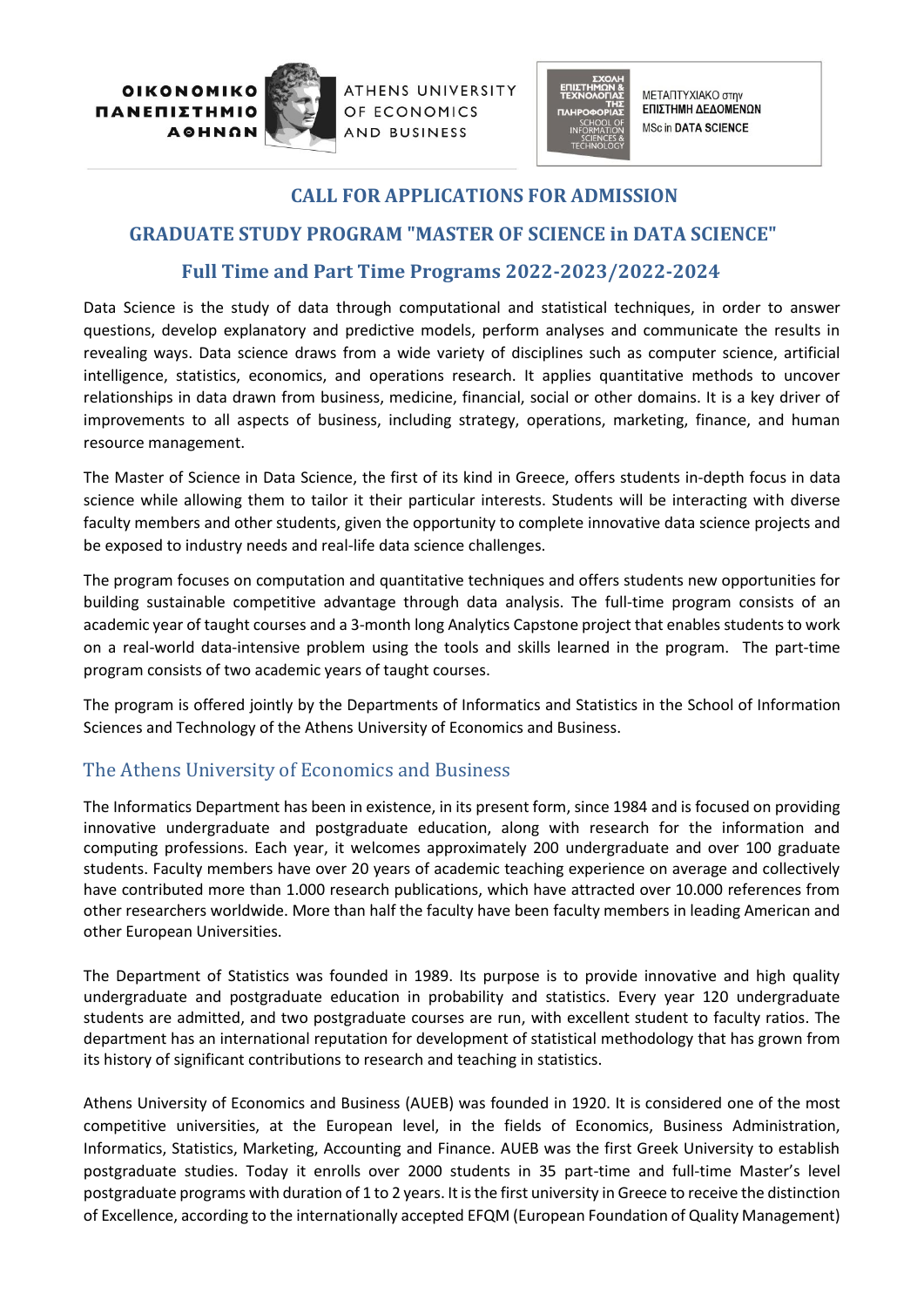ΠΑΝΕΠΙΣΤΗΜΙΟ **AOHNON** 



**ATHENS UNIVERSITY** OF ECONOMICS AND BUSINESS



ΜΕΤΑΠΤΥΧΙΑΚΟ στην ΕΠΙΣΤΗΜΗ ΔΕΔΟΜΕΝΩΝ **MSc in DATA SCIENCE** 

Excellence Model, and it has also received the corresponding "Ever to Excel" Greek distinction. AUEB is by far the most international of Greek universities: It has the largest ratio of Erasmus students to its active student population, and a large number of undergraduate and postgraduate students participating in the Erasmus and Erasmus+ programs. It hosts one of the most active branches of AIΕSEC, through which it provides valuable opportunities for internships abroad.

### Target audience

For the full-time program: Excellent recent graduates, or midcareer professionals looking to upskill, with strong technical/math skills, from engineering, mathematics, statistics, finance, economics, operations research, and computer science. Prospective students get excited about gathering, measuring and analyzing information and want to focus on quantitative, computational methods to unlock the potential of data assets to reveal patterns, make predictions and improve decision-making. All applicants should have demonstrated academic success as evidenced by undergraduate and graduate courses and grades. Recent programming experience and basic knowledge of computing are necessary.

For the part-time program: Early- and Mid-career professionals (at least 2 years full time professional experience required) wanting to face the challenge of understanding and exploiting the deluge of data in their organizations. Any professional (in private or public sector) with a mandate to gather, measure and analyze information. Professionals especially in business consulting, retail banking, market research, quantitative marketing, IT, Business Intelligence, finance, operations as well as managers focused on using data to extract business value. Recent programming experience and facility with basic mathematical concepts and quantitative techniques are necessary.

The admissions committee considers the totality of a candidate's experience, skills, personality and potential to reach a decision, aiming for a diverse class of motivated students who can most benefit from and contribute to our rigorous program of study.

### Application process and admission requirements

The first application deadline for the MSc in Data Science for this academic year (FT: 2022-2023/PT: 2022- 2024) is **May 14th , 2022**. Acceptance letters will be sent out at the latest by June 30th , 2022.

In case there are remaining positions, applications will be reviewed on a first-come-first-served basis until **June 30<sup>th</sup>, 2022.** Any acceptance letters will be sent out at the latest by July 31<sup>st</sup>, 2022.

Each application is required to include the following:

- Completed application form with photo
- Copy of all university degrees/diplomas received
- Copy of transcripts of grades in Greek or English. Accepted candidates must submit official transcripts
- Certificate of equivalence for degrees from foreign Universities, issued by DOATAP/Hellenic NARIC (or proof that an application for certification has been filed -- admission is contingent on submission of certificate by the Program enrollment date)
- Proof of knowledge of English: Certificate of Proficiency in English from U. of Michigan/ Cambridge, or other equivalent (<https://bit.ly/3CG4ELy> )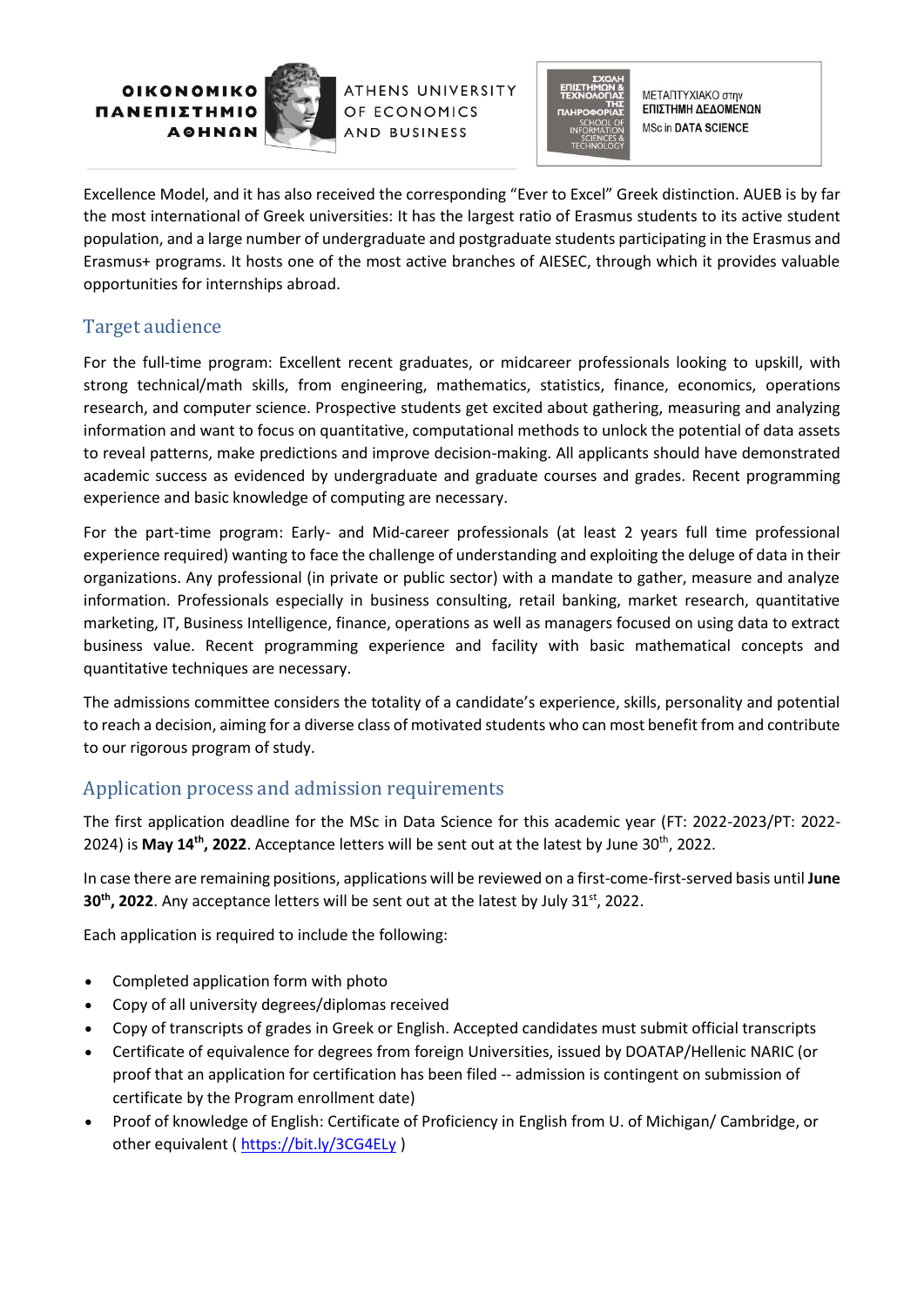ΠΑΝΕΠΙΣ **AOHNON** 



ATHENS UNIVERSITY OF ECONOMICS AND BUSINESS



ΜΕΤΑΠΤΥΧΙΑΚΟ στην ΕΠΙΣΤΗΜΗ ΔΕΔΟΜΕΝΩΝ **MSc in DATA SCIENCE** 

- GRE scores (if available)
- Two recommendation letters (to be sent via post to the Program Administrator or via email to [datascience@aueb.gr\)](mailto:datascience@aueb.gr)
- Proofs of employment (optional for full time program, required for part time program)
- CV in English

**Applications should be submitted online at http://e-graduate.applications.aueb.gr/. Paperwork must be uploaded with the application or submitted in person before the application deadline at the following address:** Secretariat for Graduate Programs, Informatics Department, Athens University of Economics and Business, Evelpidon 47A & Lefkados, Athens 11362 Greece, 7<sup>th</sup> Floor, Office 707 (Monday-Friday 10:00-15:00, tel.: (+30) 210-82.03.860, e-mail: [aspyridakou@aueb.gr,](mailto:aspyridakou@aueb.gr) Mrs Nancy Spyridakou).

For clarifications and any other information, interested parties may contact the Secretariat or the Director via e-mail or phone. Information about the program can be found a[t http://datascience.aueb.gr/.](http://datascience.aueb.gr/)

The Program does not discriminate on the basis of race, color, religion, national origin, sex, sexual orientation, gender identity, age or disability. Our non-discrimination policy applies to all phases of the admission and scholarship process, and to all aspects of the educational programs and activities.

#### Program Structure

The Full Time (FT) program is a 1-year program. Students need to complete 60 units of coursework, of which 46 units of core courses and 14 units of electives. After completion of coursework, students undertake an intense 3-month integrated Capstone Project in collaboration with industry, with joint academic and industrial supervision, for 15 units. Attendance of lectures and laboratory sessions is mandatory.

The Part Time (PT) program is a 2-year program. Students need to complete 75 units of coursework, of which 46 units of core courses and 29 units of electives. Students can under special circumstances replace 15 units of coursework with an integrated Capstone Project in collaboration with industry, or a faculty-supervised research thesis, with Director approval. Required classes take place twice a week, 18:00-21:00. Attendance of lectures and laboratory sessions is mandatory.

Full courses are worth 5-7 units, half courses are worth 3 units. Before the beginning of classes, students are required to complete 1-3 preparatory courses in Statistics, Mathematics, and Computer Science, as decided by the Admissions Committee. Each course comprises 5 3-hour lectures and a final exam.

#### Tuition Fees

| Full-time program: €6000       | Part-time program: €7500       |
|--------------------------------|--------------------------------|
| €1000 payable by October, 2022 | €2000 payable by October, 2022 |
| €1000 payable by January, 2023 | €1500 payable by January, 2023 |
| €1000 payable by March, 2023   | €1500 payable by March, 2023   |
| €3000 payable by June, 2023    | €2500 payable by June, 2023    |

A limited number of merit-based scholarships is available**. In addition, research and teaching assistantships worth €3000 may be offered to full time accepted students who express interest, thus reducing tuition fees to €3000.** Assistantships involve 10 hours of academic work (e.g., helping with undergraduate classes,